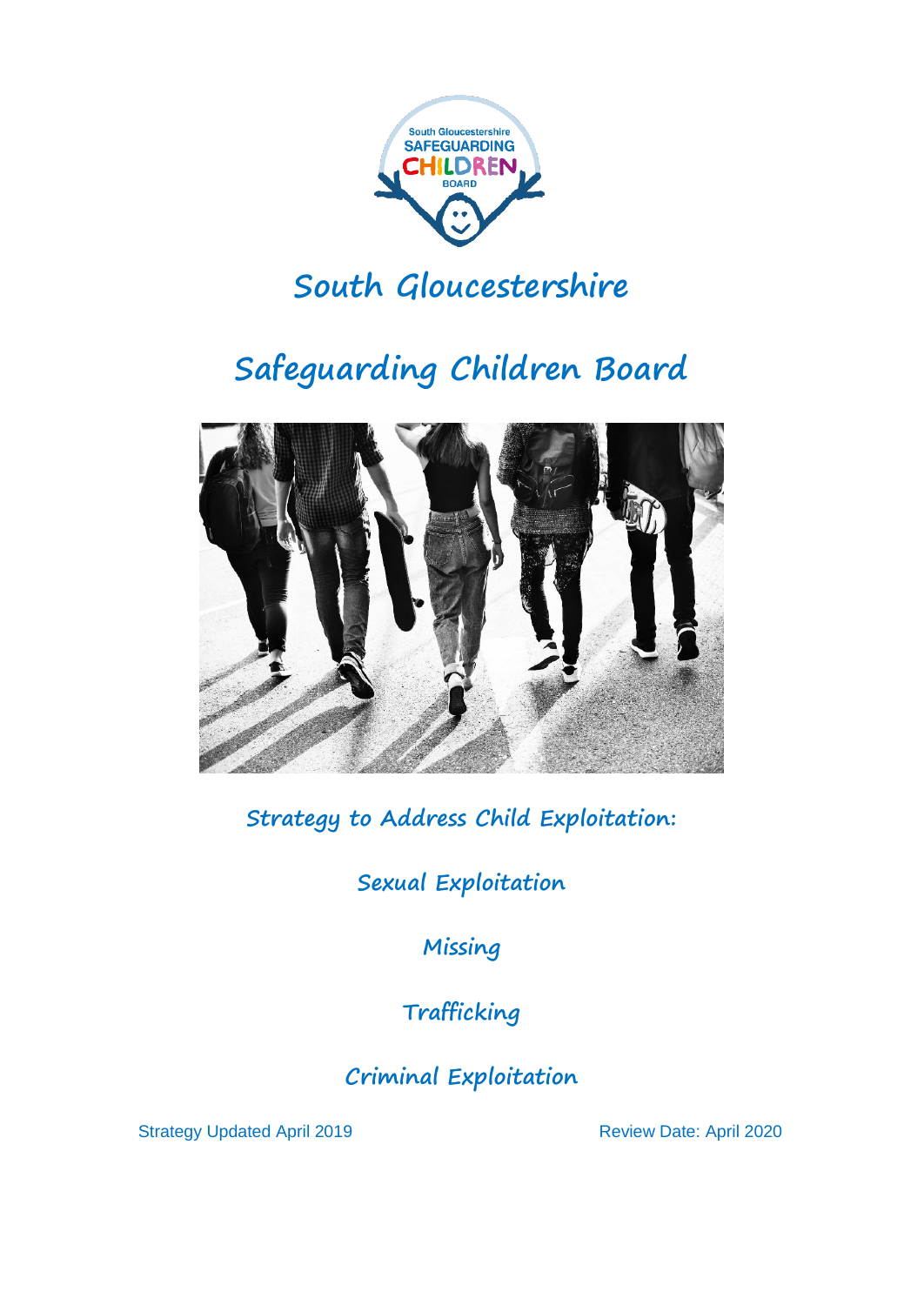# **Contents**

|                                                         | page 3  |
|---------------------------------------------------------|---------|
|                                                         | page 4  |
| Key principles in addressing child exploitation         | page 6  |
|                                                         | page 7  |
|                                                         | page 7  |
|                                                         | page 9  |
|                                                         | page 11 |
| The three strategic priorities to tackling exploitation | page 12 |
|                                                         | page 16 |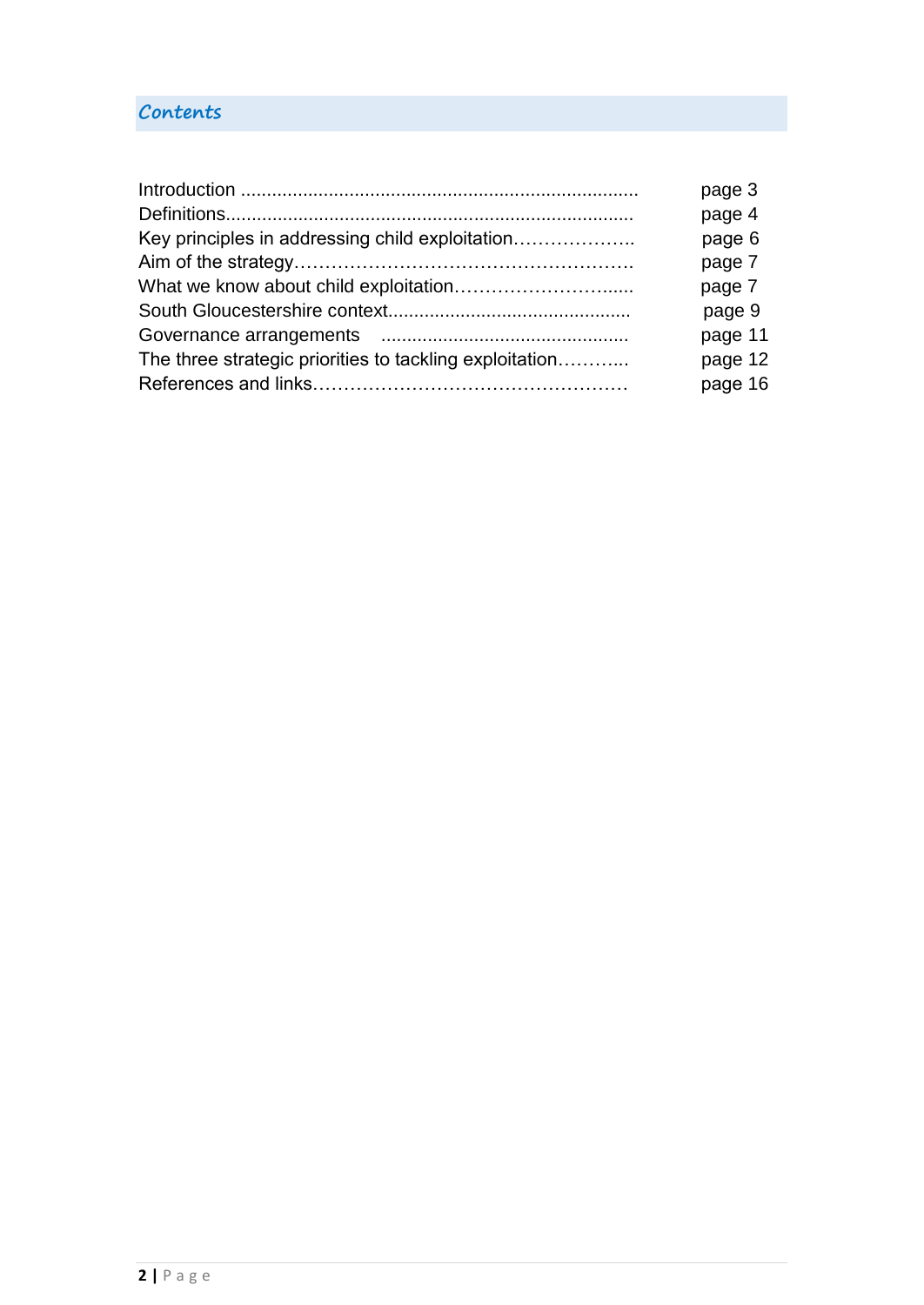This strategy has previously focused on tackling the sexual exploitation of children in South Gloucestershire.

The strategy has been updated to include tackling all forms of child exploitation, such as trafficking, criminal exploitation and children who go missing.

This wider focus mirrors the agreed wider focus of the Child Exploitation and Missing Subgroup of the South Gloucestershire Safeguarding Children Board (SGSCB).

A contextual safeguarding approach requires all agencies to consider whether wider environmental factors present in a child's life are a threat to their safety and/or welfare and work together to tackle these (DfE, 2018).

Children can be vulnerable to multiple threats external to their family including exploitation by criminal gangs and organised crime groups, such as county lines, trafficking and online abuse. Partners of the SGSCB recognise that responding effectively to risks external to the family requires a timely multiagency response.

The partners of South Gloucestershire Safeguarding Children Board are committed to ensuring effective and proactive partnership working across South Gloucestershire to prevent, identify and tackle all forms of child exploitation.

The SGSCB recognise that all forms of Child Exploitation have a devastating impact upon children and young people as well as on their families. No single agency can address child exploitation alone or in isolation from other related safeguarding issues. SGSCB has a significant role in ensuring that the work of all agencies is coordinated, confirming unique and shared roles and functions to ensure that children and young people are protected and in addressing the exploitation of children.

SGSCB has identified Child Exploitation as a priority and is committed to ensuring a strategic, shared approach to tackle all forms of exploitation of children.

This strategy should be read alongside the Child Exploitation and Missing Subgroup Action Plan to Tackle Child Exploitation.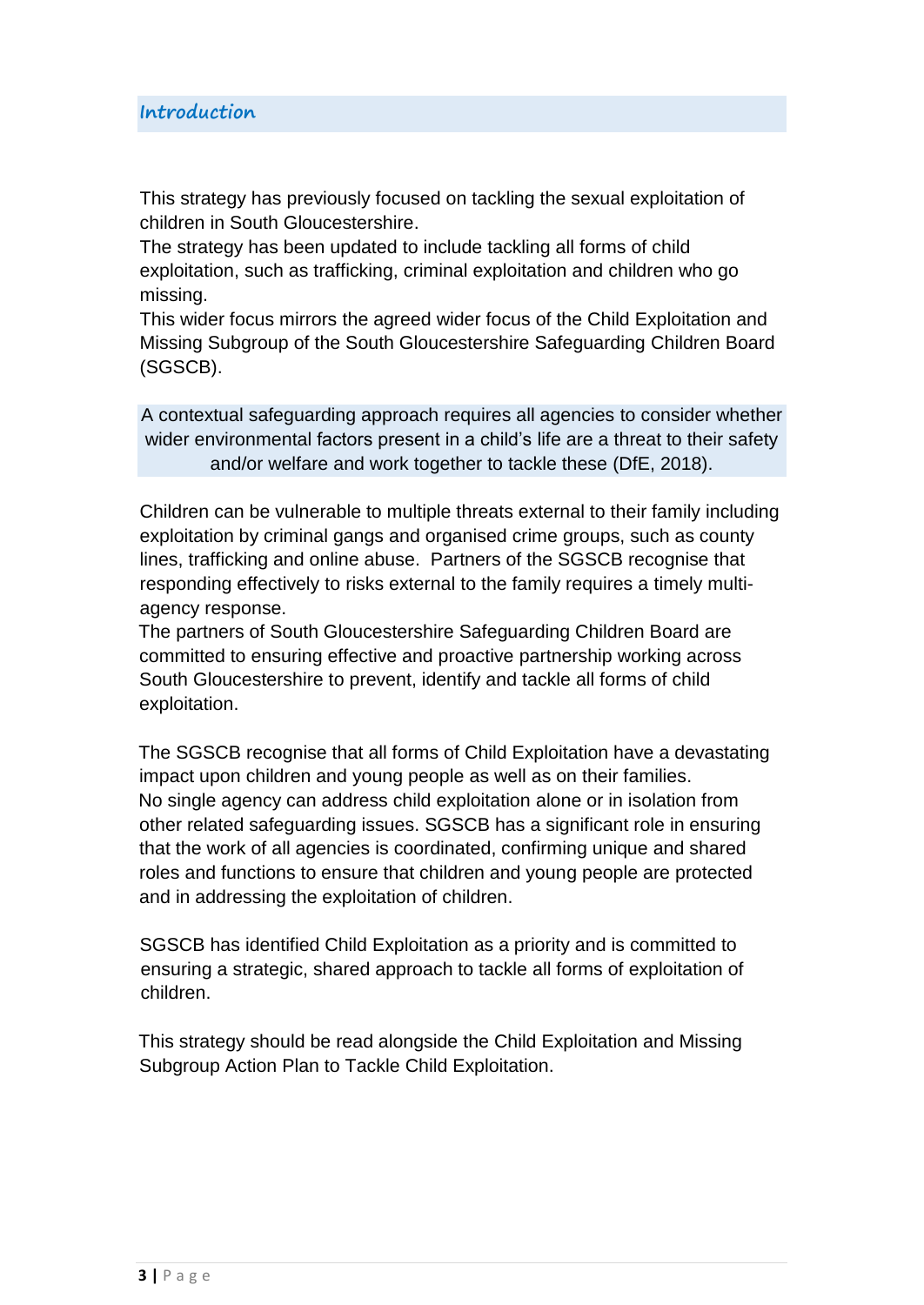#### **Definitions**

#### Child Sexual Exploitation

**Child sexual exploitation is a form of child sexual abuse. It occurs where an individual or group takes advantage of an imbalance of power to coerce, manipulate or deceive a child or young person under the age of 18 into sexual activity (a) in exchange for something the victim needs or wants, and/or (b) for the financial advantage or increased status of the perpetrator or facilitator. The victim may have been sexually exploited even if the sexual activity appears consensual. Child sexual exploitation does not always involve physical contact; it can also occur through the use of technology. (DfE, 2017)**

#### Child Criminal Exploitation

**Child Criminal Exploitation is common in county lines and occurs where an individual or group takes advantage of an imbalance of power to coerce, control, manipulate or deceive a child or young person under the age of 18. The victim may have been criminally exploited even if the activity appears consensual. Child Criminal Exploitation does not always involve physical contact; it can also occur through the use of technology. (Home Office, 2018)**

#### County Lines

**County lines is a term used to describe gangs and organised criminal networks involved in exporting illegal drugs into one or more importing areas within the UK, using dedicated mobile phone lines or other form of "deal line". They are likely to exploit children and vulnerable adults to move and store the drugs and money and they will often use coercion, intimidation, violence (including sexual violence) and weapons. (Home Office, 2018)**

#### **Cuckooing**

**Cuckooing is a form of crime in which drug dealers take over the home of a vulnerable person in order to use it as a base for drug dealing. (NCA, 2017)**

#### **Trafficking**

**The recruitment, transportation, transfer, harbouring or receipt of a child, for the purpose of exploitation. Any child transported for exploitative reasons is considered to be a trafficking victim, whether or**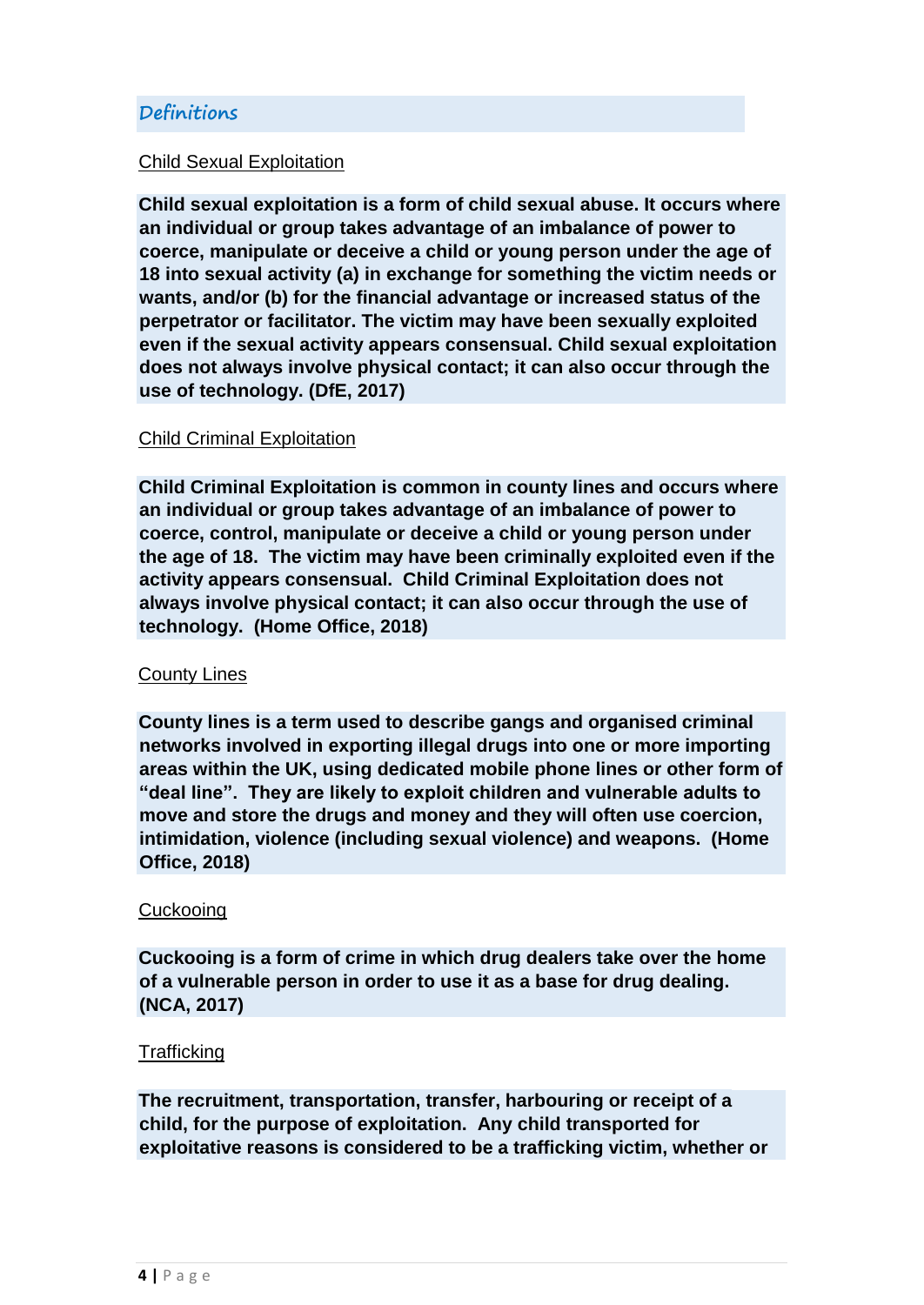**not they have been forced or deceived – this is because a child cannot consent to their own exploitation. Children can be trafficked into, within and out of the UK. (DfE and Home Office, 2011)**

Missing child

**A person under the age of 18 whose whereabouts cannot be established will be considered as missing until located, and their well-being or otherwise confirmed. (College of Policing, 2018)**

Because of the vulnerabilities of care leavers and the need to address the issue of exploitation and abuse holistically, this strategy also addresses our role, in liaison with other agencies, to tackle exploitation of vulnerable young adults up to the age of 25.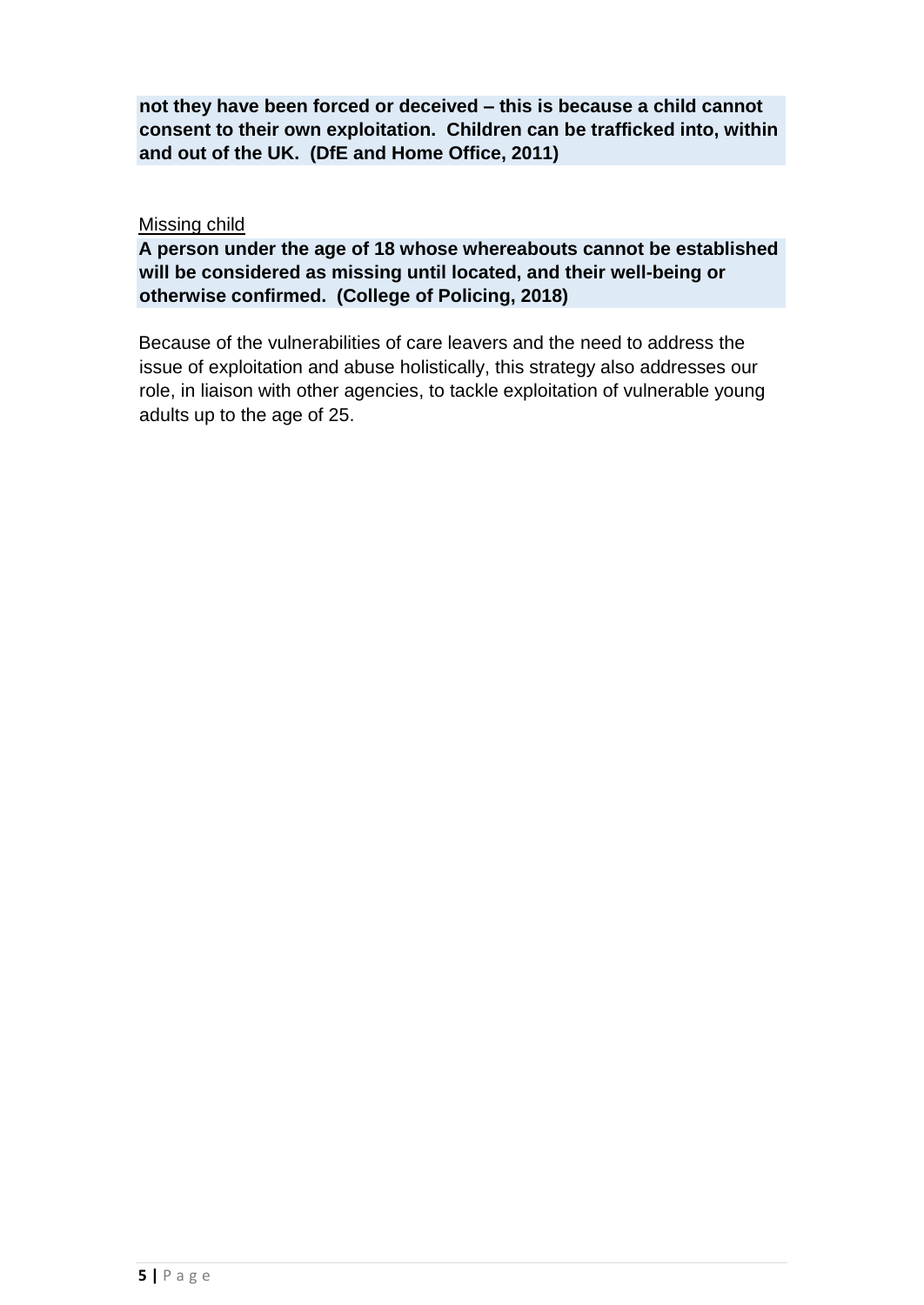# **Key principles in addressing the exploitation of children in South Gloucestershire**

- Children who have been exploited are the victims of crime and abuse.
- All children who are exploited should be safeguarded from further harm.
- All children who are exploited should be supported to exit exploitation and receive longer term support for their experiences.
- Exploited children should not be regarded as criminals and the primary law enforcement response must be directed at perpetrators who groom children for exploitation, whether by disrupting them or prosecuting them.
- To effectively tackle the exploitation of children there must be a focus on disrupting the activities of perpetrators and seeking the prosecution of perpetrators of child exploitation.
- Children and young people should be at the heart of planning and delivery of services.
- Children and young peoples' voices should be heard.
- In order to respond effectively to children at risk of exploitation or who have been exploited a proactive, co-ordinated, focused and timely multi agency response based on a shared understanding of risk is required.
- Parents and carers can play the most important role in safeguarding and promoting the welfare of their children. Parents are often the first to notice something is wrong. We must work collaboratively with parents and carers to address exploitation when it is appropriate to do so.
- Raised awareness amongst parents, children and young people, carers, professionals across the system and the wider public, of the nature and the indicators of exploitation is essential to both preventing the risk and ending the ongoing grooming and exploitation of children.
- In order for professionals to have knowledge and understanding about exploitation they need access to high quality training and access to practice experts.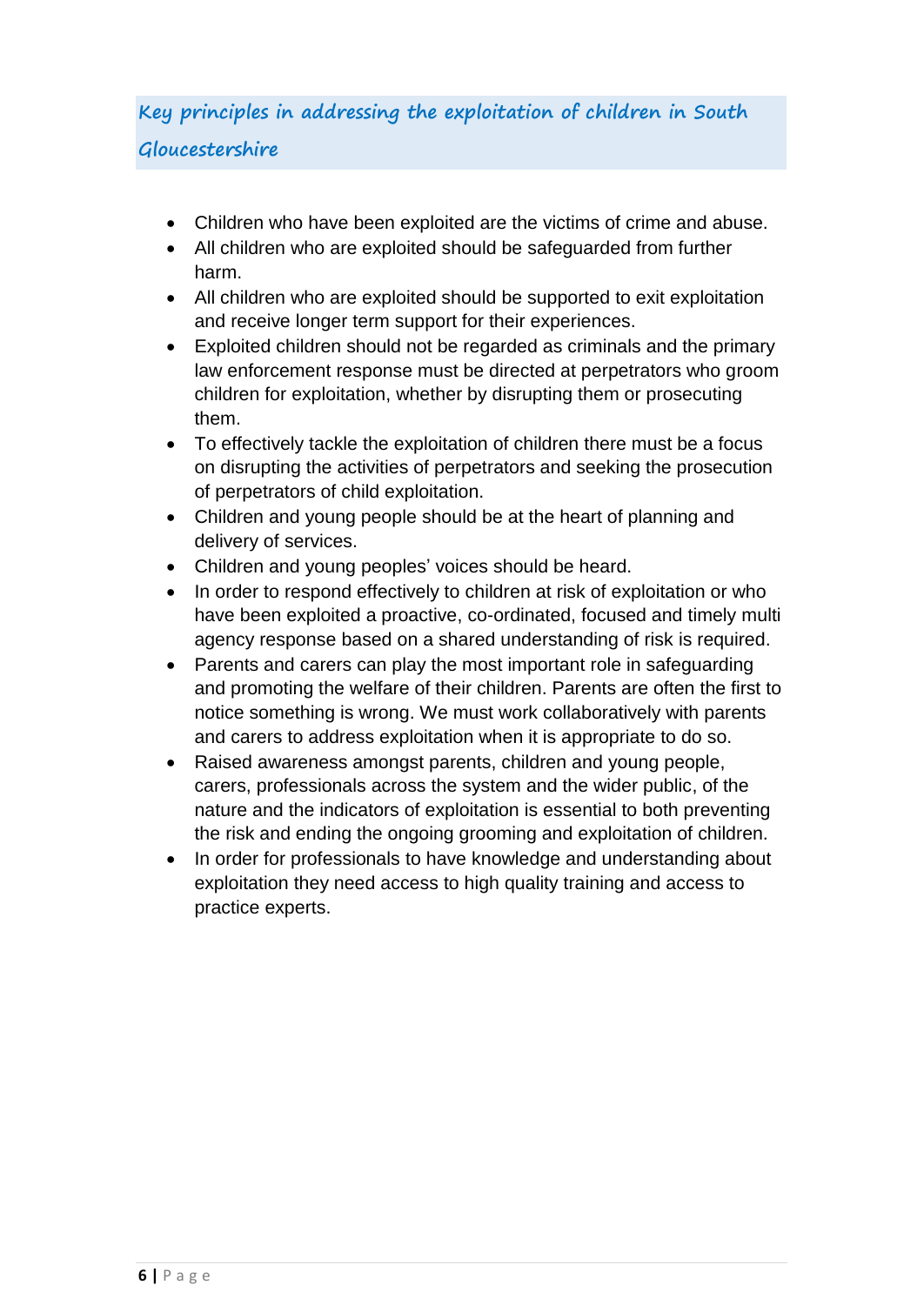### **Aim of the Strategy**

To ensure that SGSCB understands the scale and nature of the problem in South Gloucestershire. To provide a strategic response and framework to tackle the identified issues relating to child exploitation in South Gloucestershire in order to identify, reduce and where possible, eliminate child exploitation. This strategic response and the action plan will be based on local intelligence about exploitation, national and local learning about exploitation and what works well and is good practice in tackling child exploitation.

### **What we know about child exploitation**

Child exploitation has a devastating impact upon children and young people. Victims of exploitation are often being exploited in multiple ways.

Children who have been exploited may have suffered sexual abuse, physical abuse, emotional abuse and neglect.

Boys and girls are vulnerable to exploitation.

Children vulnerable to exploitation come from all age ranges and ethnic groups.

Most exploited children live at home when their abuse begins.

Exploitation is under reported and is not always recognised by families or professionals.

Children who have been exploited/are at risk of exploitation may not recognise or understand they have been abused/are at risk of abuse. They may trust their abuser or be dependent on them, or too scared to talk about what is happening to them.

Children can be exploited very quickly – before parents or professionals have recognised there is an issue.

Children going missing is an indicator of vulnerability to exploitation.

Children who are not in regular education or who are missing from school are at heightened risk. They have more time on their hands and are vulnerable to abuse.

Online access to children and young people via social media provides significant opportunity to exploit children.

Children and young people involved in substance misuse can be drawn into exploitation or criminality. Part of a grooming process may be introducing them to substances to develop dependence.

Relationships between children and professionals that are based on consistency, stability and respectful communication have the most impact in supporting effective interventions with exploited children.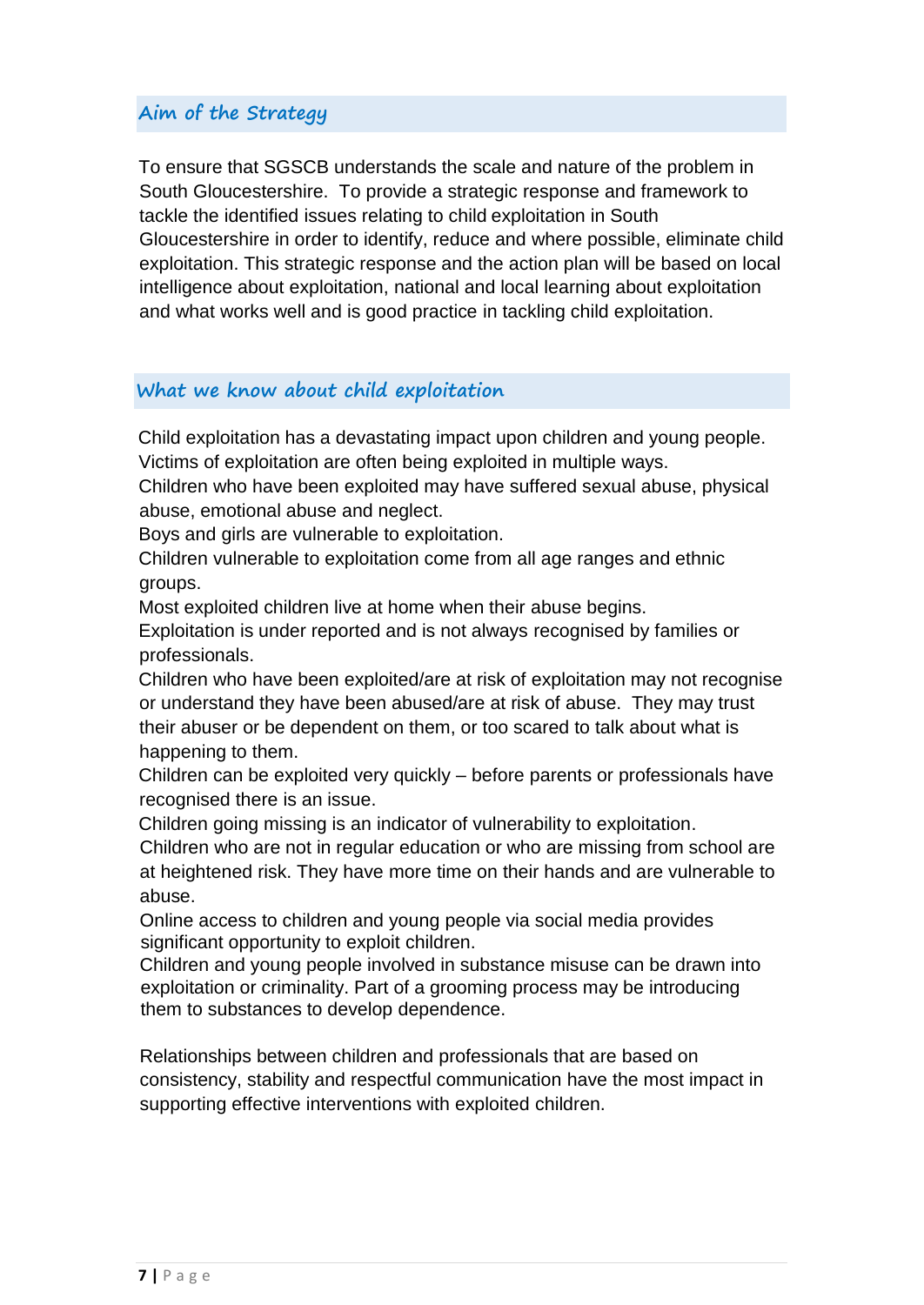It is important children are not labelled as "unwilling to engage". A child's "resistance" needs to be understood in terms of our tried approach/approaches not working for them.

Children need professionals who are well trained, skilled, creative and persistent and who understand and recognise the risks.

Individualised, creative approaches are needed to enable disclosure and effective support, as children and young people will have been groomed, coerced and exploited in different ways and will have their individual life experiences affecting their responses. Sometimes services struggle with situations where children and young people are in need themselves, but are also seen to be perpetrating abuse on others. There needs to be scope in individualised approaches to address these dilemmas.

There is a significant and growing body of evidence that stressful experiences during childhood have a profound impact on an individual's health, well-being and life chances. The term **Adverse Childhood Experiences** (ACEs) identifies and includes those experiences that directly hurt a child and are often experienced through child exploitation (e.g. physical, sexual or emotional abuse) or affect them through the environment they live in. Children who have been exploited will have experienced significant trauma in their lives. It is imperative that professionals working with children who have been exploited are equipped to recognise the trauma that has been experienced and recognise the potential impact of this on every aspect of a child's life now and in the future. In South Gloucestershire, we are working towards being ACE-aware. We recognise that ACEs have a profound impact on an individual's life chances and are working in partnership to develop a holistic ACEs approach that aims to:

• Prevent ACEs in future generations

• Support and build resilience in families and children who are at risk of exposure to ACEs

• Recognise the signs and symptoms of trauma to enable appropriate early intervention

• Recognise the impact of ACEs, including being a victim of child exploitation.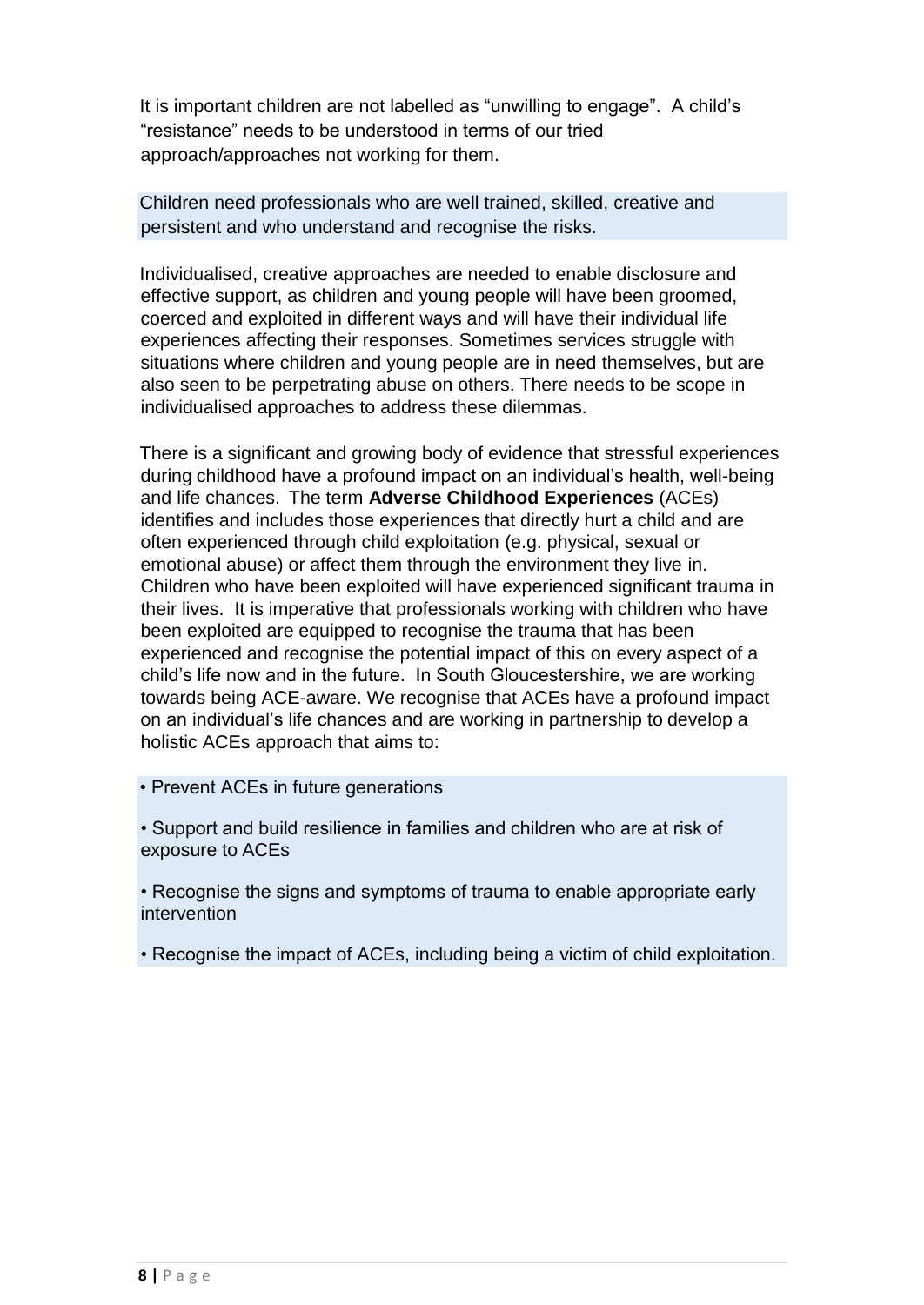### **South Gloucestershire Context**

A problem profile was completed by Avon and Somerset Constabulary in 2016 which looked at the sexual exploitation of children across the Avon and Somerset police force area. Work is currently ongoing to create an up to date Avon and Somerset force wide problem profile.

South Gloucestershire Children's Services have captured information regarding all children at high risk of sexual exploitation or who have been sexually exploited since April 2017. More recently Children's Services have begun to capture information regarding all children at high risk of any form of exploitation in South Gloucestershire. From this information we know that children as young as 12 have been exploited or are at high risk of exploitation. Perpetrators of sexual exploitation are usually single offenders who have formed an inappropriate relationship with a child. There is less evidence of organised/ gang related exploitation in South Gloucestershire. A number of children in South Gloucestershire have been exploited in Bristol (the nearest city) or by perpetrators who reside in Bristol. The flow of information between South Gloucestershire and Bristol is very important due to this. A significant number of children in South Gloucestershire have been exploited online or the grooming process has started online. This form of exploitation can be hidden for a long time and the more common signs of exploitation/risk indicators may not be present.

There are particular challenges with responding to 16 and 17 year olds at high risk of exploitation as some of the legislation used to respond to child exploitation does not apply to children of this age.

Information around children at risk of criminal exploitation or trafficking has only recently started to be captured and less is known about these forms of exploitation within South Gloucestershire. This will be an area of priority in terms of understanding child exploitation within South Gloucestershire.

Six monthly multi-agency audits take place regarding children at risk of sexual exploitation and children who go missing. From December 2018 these audits will consider the multi-agency responses to children at risk of all forms of child exploitation. A report is compiled of the findings of the audit and an action plan is developed which is shared amongst the child exploitation and missing subgroup of the SGSCB. The subgroup will monitor the action plan from the audits and will have the responsibility for ensuring agreed actions are carried through by all agencies.

South Gloucestershire has a child exploitation and missing subgroup. This group meets every quarter and reports to the SGSCB.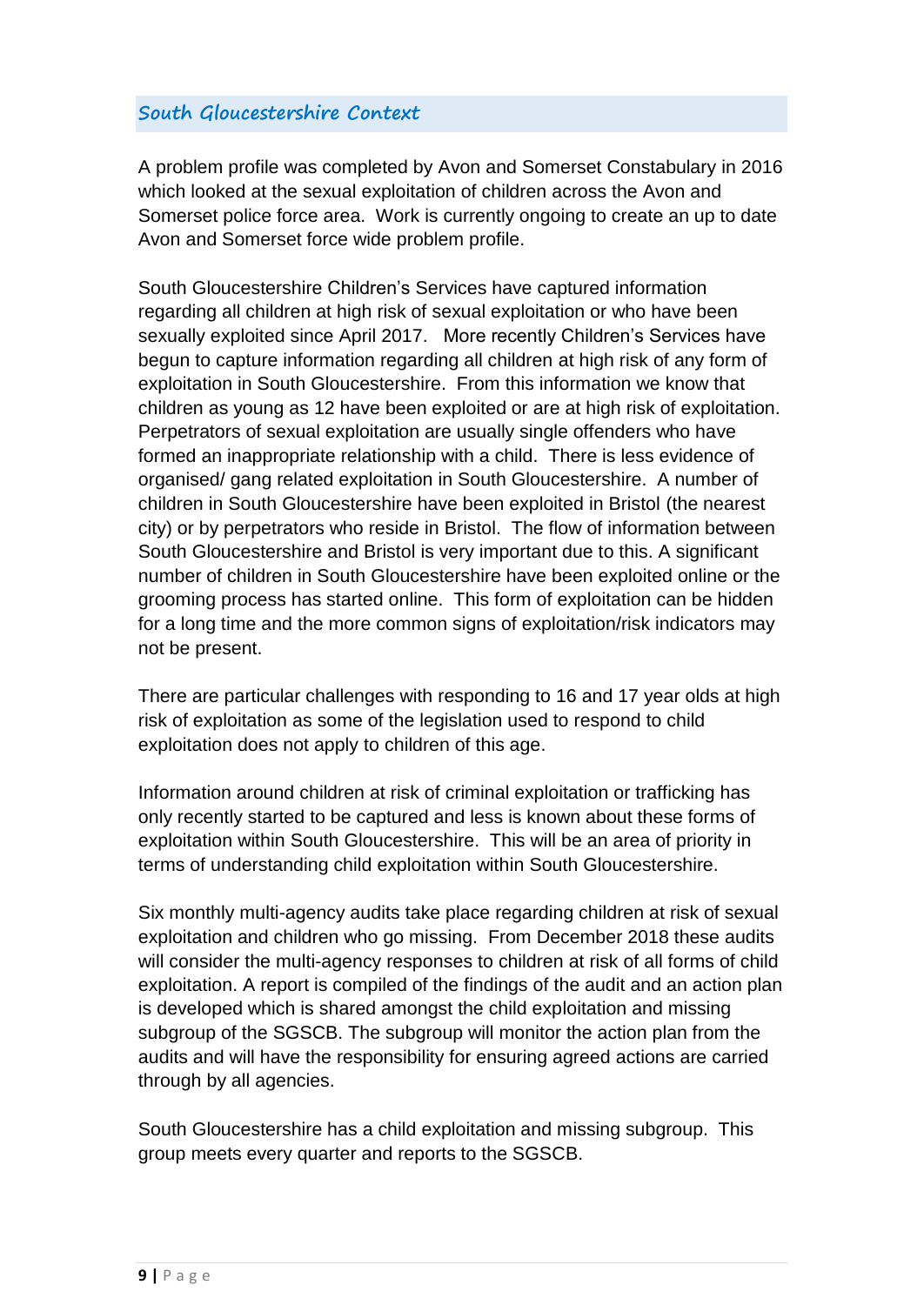Within South Gloucestershire there has been significant awareness raising regarding sexual exploitation for the public via social media and poster campaigns. An awareness raising training programme is available to all staff working with children. The police have also produced posters and led a social media campaign across the Avon and Somerset area. A campaign was rolled out across secondary schools in South Gloucestershire within 2018 and a separate campaign was rolled out to year 5 and year 6 pupils in 2019.

In 2018 the Local Authority implemented a pilot programme of specialist exploitation social workers who work with children at high risk of exploitation. This pilot was successful and has resulted in a permanent team.

Within South Gloucestershire the SERAF is the assessment tool used to assess and explore the risks of child sexual exploitation to an individual child. Training has been provided to staff within Children's Services in completing a SERAF and guidance and support is available to all staff via the [SGSCB](http://sites.southglos.gov.uk/safeguarding/children/i-am-a-professional/child-exploitation/)  [website.](http://sites.southglos.gov.uk/safeguarding/children/i-am-a-professional/child-exploitation/) 

A comprehensive multi-agency [training package](https://learning.southglos.gov.uk/courses/bookings/default.asp?ds=1&keyword=cse) is available to staff working with children in South Gloucestershire which is made up of an awareness raising course, a course around working with children at risk of sexual exploitation and a day on working with parents whose children are at risk of sexual exploitation.

During 2018 the police have developed a team who focus on child exploitation with a focus on disrupting perpetrators of child exploitation. Regular meetings are held to discuss investigations and high risk offenders with multi agency partners. These meetings share information regarding Bristol locations and perpetrators as well as South Gloucestershire locations and perpetrators. Avon and Somerset police have developed an intelligence reporting form which is available via their [website](https://www.avonandsomerset.police.uk/forms/vul) – intelligence regarding possible child exploitation is logged and then sent through to the team focused on perpetrators of exploitation.

Barnardos Against Sexual Exploitation (BASE) are the commissioned specialist service within South Gloucestershire who provide direct support to children who are being sexually exploited or who are at high risk of exploitation. BASE also provide consultation to professionals working with children at risk of sexual exploitation and are involved in the delivery of the multi-agency training programme.

The SGSCB has a dedicated [website](http://sites.southglos.gov.uk/safeguarding/children/i-am-a-professional/child-exploitation/) page regarding sexual exploitation which contains guidance, support and resources for professionals.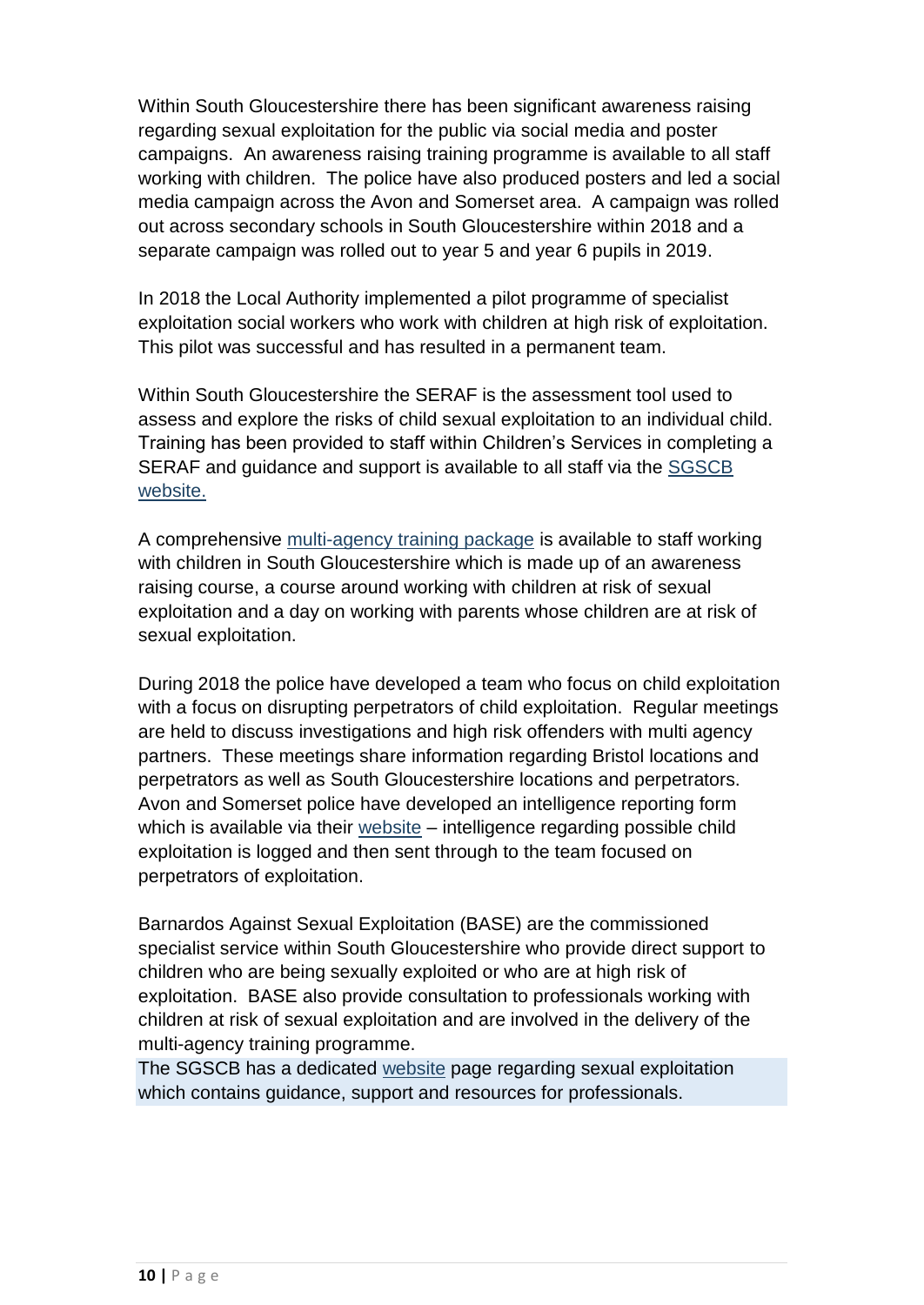In South Gloucestershire partners are aware that we need to develop knowledge, understanding and responses to children at risk of criminal exploitation, county lines and trafficking whilst continuing to further develop the knowledge, understanding and responses to children at risk of sexual exploitation. With regards to criminal exploitation there is a 90 minute awareness raising training provided regarding human trafficking and modern day slavery.

#### **Children Board (SGSCB) Governance**

Partners in South Gloucestershire LSCB have committed to work together to meet the key aims and principles set out within this strategy. Partners recognise that only a proactive, coordinated multi agency approach will be effective in protecting children and young people through disruption of exploitation, reducing missing episodes and the prosecuting of perpetrators. The South Gloucestershire Child Exploitation and Missing Sub Group will be responsible for the coordination of work at a strategic level to tackle child exploitation. The sub group is responsible for the implementation and review of the South Gloucestershire Tackling Child Exploitation Action Plan which is informed by this strategy.

Governance is key and SGSCB will be informed about and given the opportunity to challenge progress through quarterly reports coordinated through the exploitation and missing sub group.

SGSCB should receive sufficient information and data to be assured that:

- $\triangleright$  There is a focus on prevention and early intervention.
- $\triangleright$  The needs of children and young people who have been or may be exploited and their families are considered when planning and commissioning local services.
- $\triangleright$  Specific local procedures are in place to address and minimise the risk of exploitation of children and young people.
- $\triangleright$  A clear response is available for children and young people including the response to perpetrators and these will be developed in conjunction with young people and the partner agencies of SGSCB.
- $\triangleright$  Local safeguarding training includes information about how to identify the signs of exploitation and an understanding of how to gather evidence which can be used to bring prosecutions against abusers.
- $\triangleright$  Where exploitation is known to be prevalent local specialist training is available for key professionals.
- $\triangleright$  Systems are in place to track and monitor cases of exploitation that come to the attention of local agencies.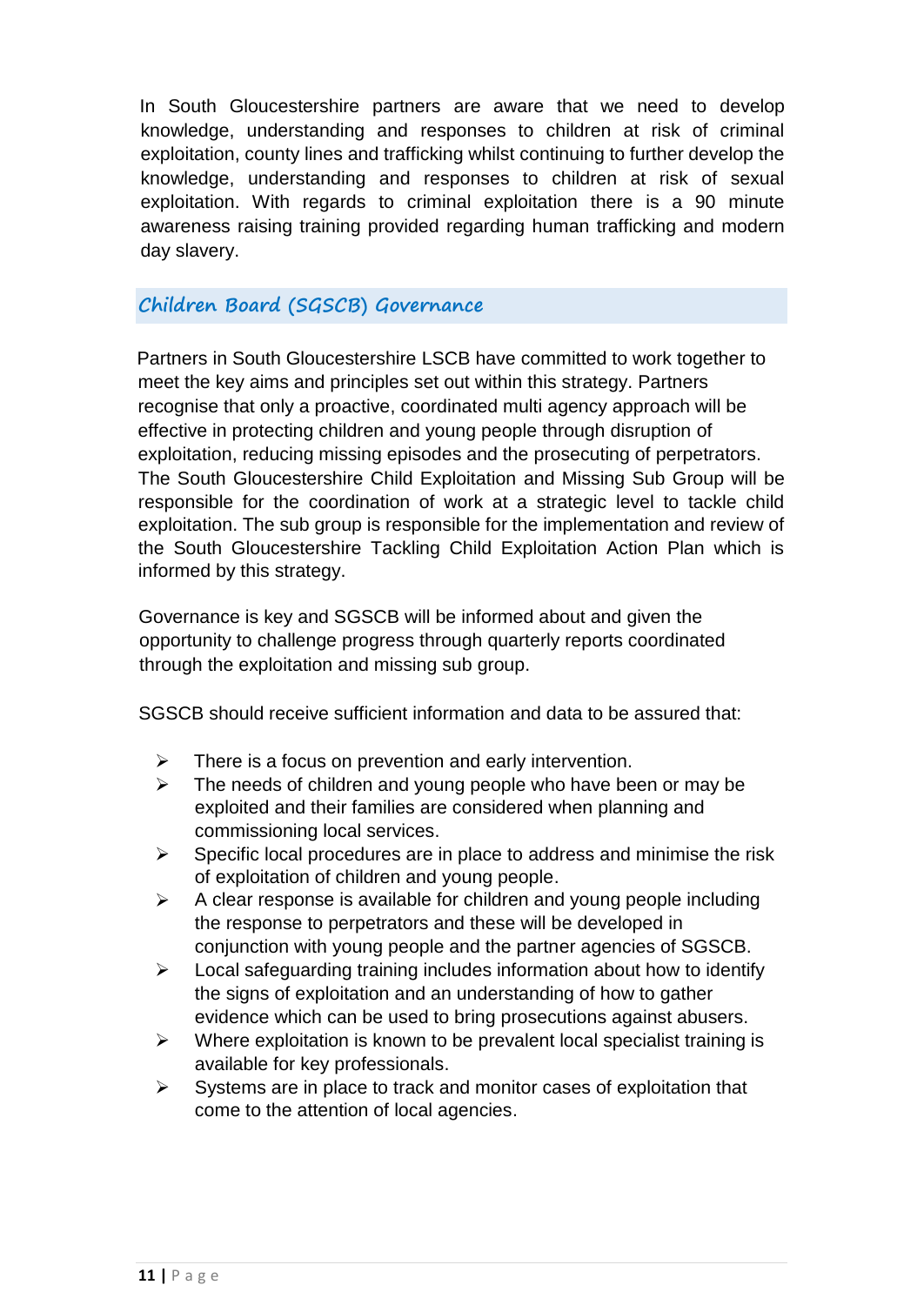- $\triangleright$  Arrangements are in place to co-operate with neighbouring areas and those areas where children who have been exploited are believed to have lived or been present.
- $\triangleright$  Children/young people that are at risk or are being exploited and missing children will be tracked and reports will be produced to ensure that agencies are working collaboratively to progress work in these areas.
- $\triangleright$  Specialist support will be available to children who have been exploited.
- $\triangleright$  Management information is used to identify what specialist resources or services should be provided to children who have been or are likely to be sexually exploited and their families in the local area.

# **The three strategic priorities to tackling exploitation in South**

### **Gloucestershire**

South Gloucestershire's approach to tackling exploitation is based on three key strands:

#### **PREVENT**

Making it more difficult to exploit children and preventing children becoming victims through education and awareness raising and assuring local communities that agencies take the issues seriously.

- 1. There will be work undertaken with the local community, parents, carers and young people so that they feel empowered to address issues in relation to exploitation in their local area. An Exploitation Communications Plan is currently being developed and there has been a public campaign about sexual exploitation, trafficking and county lines.
- 2. Process mapping needs to be undertaken and pathways developed so that there are clear workflows between the various teams within Children's Social Care and other services in a position to respond to lower level referrals about children who are vulnerable to exploitation. This is outlined more in the [CSE guidance](http://edocs.southglos.gov.uk/cse/) (which has been developed to cover other forms of exploitation).
- 3. Regular use of Victim / Service User profiling should be utilised to further understand the needs across SG and the multi-agency service response that is required.
- 4. The [SERAF](http://sites.southglos.gov.uk/safeguarding/wp-content/uploads/sites/221/2017/07/Example-SERAF.pdf) has been agreed as the sexual exploitation risk assessment tool. This needs to be used consistently by all agencies to assess and review risk when CSE is identified. Tools to support professionals can be found on the LSCB website and completing a SERAF is discussed in the multi-agency CSE training offered through the LSCB.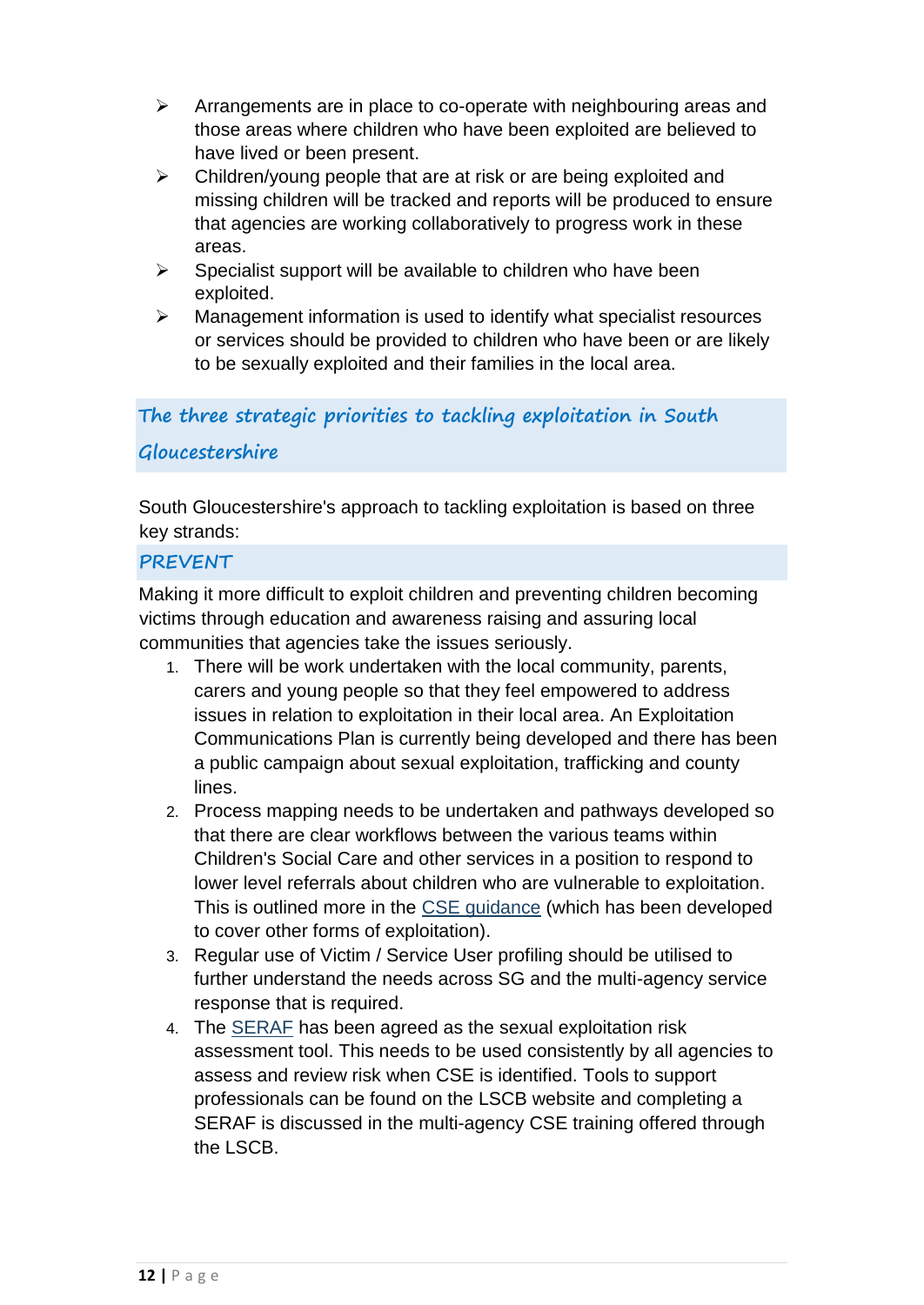- 5. A programme of multi-agency auditing has been introduced in order to evaluate the recognition of exploitation, the effectiveness of timely service provision and outcomes for children and young people at risk of exploitation. Lessons learned are shared with the Exploitation and Missing Subgroup of the SGSCB.
- 6. A longer term training and awareness strategy is required in order to keep the workforce skilled and knowledgeable year on year. The current training offer will need to be developed to offer specific training around criminal exploitation, county lines and trafficking.
- 7. Night time economy training on child sexual exploitation is provided. Taxi drivers must complete CSE training in order to get their taxi license for South Gloucestershire.
- 8. Managers will oversee all individual exploitation cases.
- 9. Information relating to child exploitation activity will be considered quarterly as part of the performance framework - this should enable a clear understanding of how effectively agencies are responding.
- 10. Schools must ensure that they cross-reference absence information with risk assessments for individual children and young people.
- 11. Local strategies and plans should be informed by the opinions and experiences of those who have been at risk of or have suffered from child exploitation
- 12. Greater focus should be put upon the PHSE curriculum to ensure that local schools are effective in raising awareness and protecting children at risk of or who have suffered from exploitation. The exploitation prevention officer in the police will be providing awareness raising and support to schools in South Gloucestershire. This support is tailored to the needs of the school. It can include work with pupils and staff.
- 13. Ensure that every child returning from a missing episode is given a return interview by an independent person. South Gloucestershire has established a set of practice standards for these interviews and ensure that these are consistently met. Information obtained from the interviews are centrally collated and used to inform and improve future operational and strategic activity.
- 14. SGSCB have ensured that the core training made available to all professionals who come into contact with children and young people includes information on warning signs, and impact of child sexual exploitation, to ensure early victim identification.
- 15. Development of an exploitation toolkit to support professionals in assessing the risks of exploitation, working with children and their families, disrupting perpetrators activities and developing safety plans.
- 16. The police exploitation prevention officer will be hosting events for communities throughout South Gloucestershire to raise awareness regarding exploitation.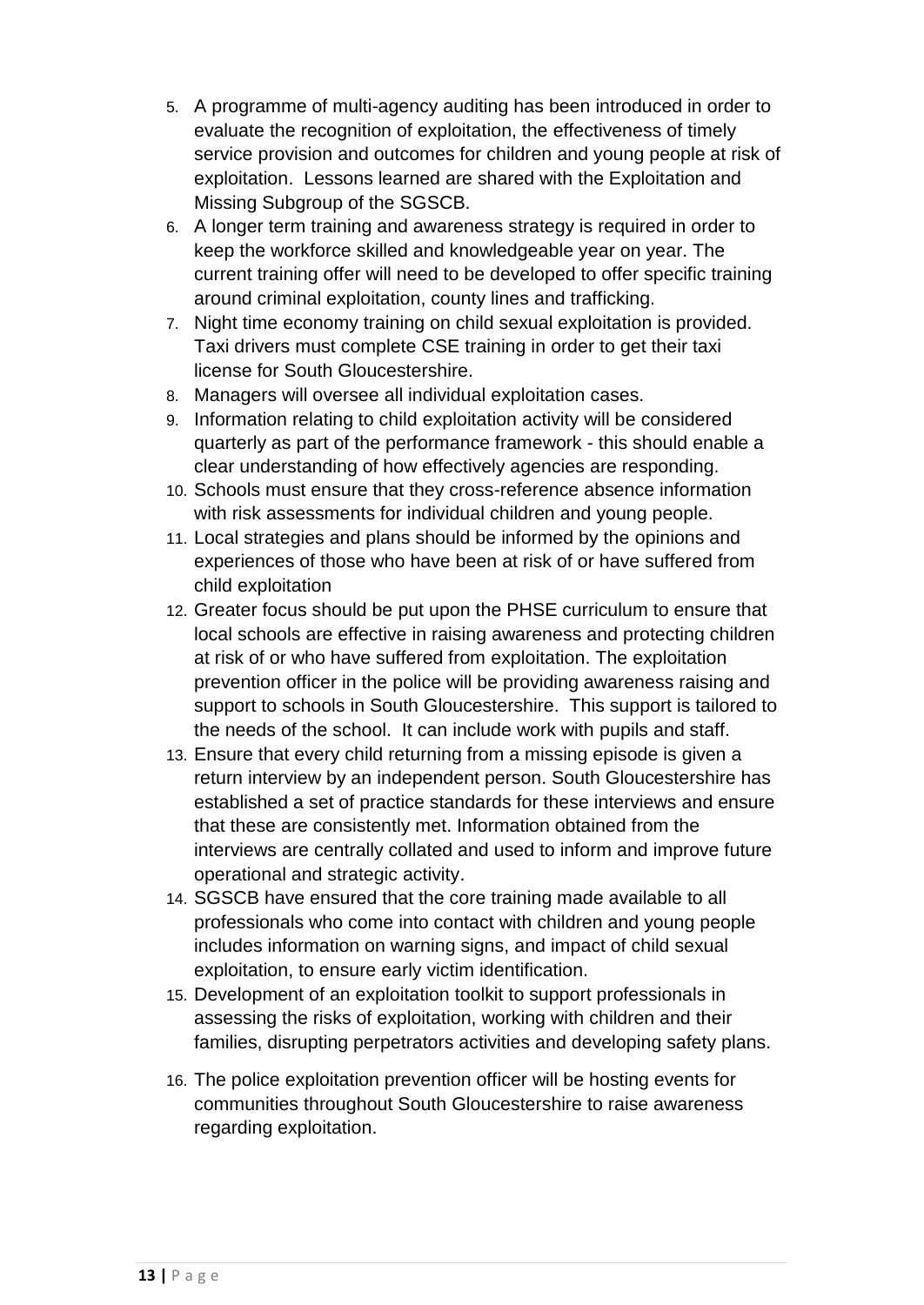# **PROTECT AND SUPPORT**

The best approach is to work in partnership with the young person and their family. The aim is to support and empower young people and their families to find solutions themselves wherever possible.

- 1. Ensure that all partners routinely follow Child Protection, CIN and SAFeh procedures for all children and young people at risk of or who have been exploited.
- 2. The local authority, as corporate parent for Looked After Children, to provide the SGSCB with assurance that Looked After Children and Young People placed out-of-area who go missing receive timely return home interviews which contribute to risk assessments and safety plans. This is achieved via quarterly reports to the Board.
- 3. Ensure that sufficient appropriate therapeutic support is available to meet the needs of local young people at risk of or who have suffered from exploitation, including care leavers.
- 4. Enable professionals to build stable, trusting and lasting relationships with children and young people at risk of or suffering from child exploitation.
- 5. A needs assessment and mapping exercise should be undertaken in relation to the provision of post exploitation support utilising existing commissioning frameworks.
- 6. All partners will know when and how to refer to the NRM.
- 7. The specialist commissioned service will work with other professionals providing advice, support and guidance which enables and empowers professionals to work to support victims where a referral to the commissioned service isn't applicable or appropriate. The specialist commissioned service will work alongside the Local Authority to develop knowledge and information about CSE in South Gloucestershire.

# **PURSUE AND PROSECUTE**

We are committed to ensuring that we will do all we can to disrupt perpetrators who are exploiting children and young people and where possible prosecute them.

- 1. Ensure that information and intelligence is shared proactively across the partnership to improve the protection of children in their area and increase the rate of prosecutions.
- 2. Disruption tactics such as Child Abduction Warning Notices (CAWNs) will be discussed between multi agency partners and agreements made about the use of such tactics in relation to perpetrators.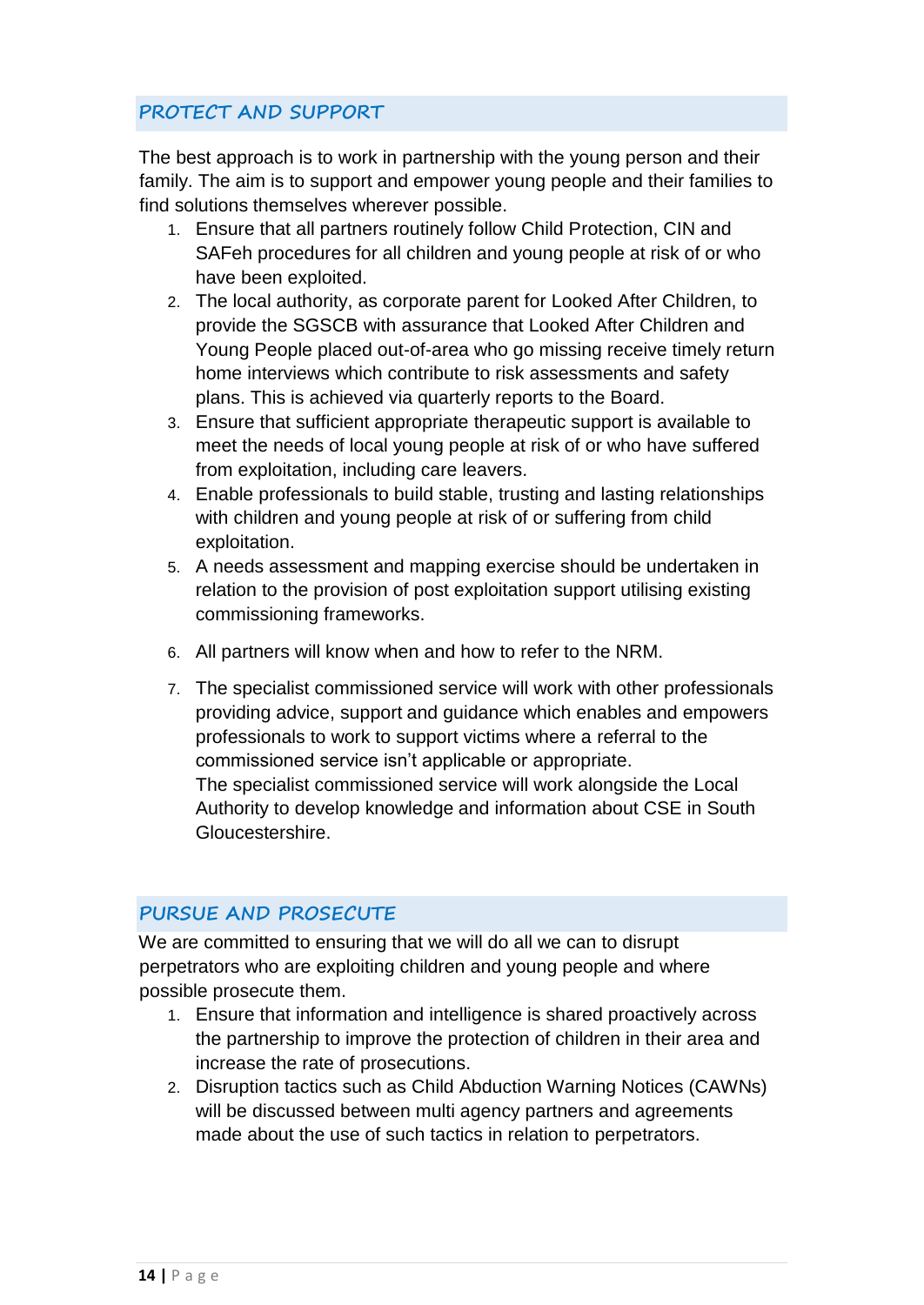- 3. The police will work with partner agencies, including third sector specialist organisations, to log information on the young people (we have seen boys and transgender young people exploited through this model) linked to gang members and then risk-assess these young people for exploitation.
- 4. Avon and Somerset Constabulary have developed a system of obtaining and recording local multi-agency intelligence and existing information to proactively identify perpetrators of exploitation.
- 5. Avon and Somerset Constabulary will use multi-agency intelligence to proactively profile local risk, as well as to direct enforcement and disruption activity.
- 6. Strategy meetings, professionals meetings, complex strategy meetings and regular multi agency police led meetings should be used to plan disruption responses and consideration given at all stages of the process to identify and disrupt perpetrators.
- 7. Regular police led meetings to be used as a forum to share intelligence regarding the exploitation of children.